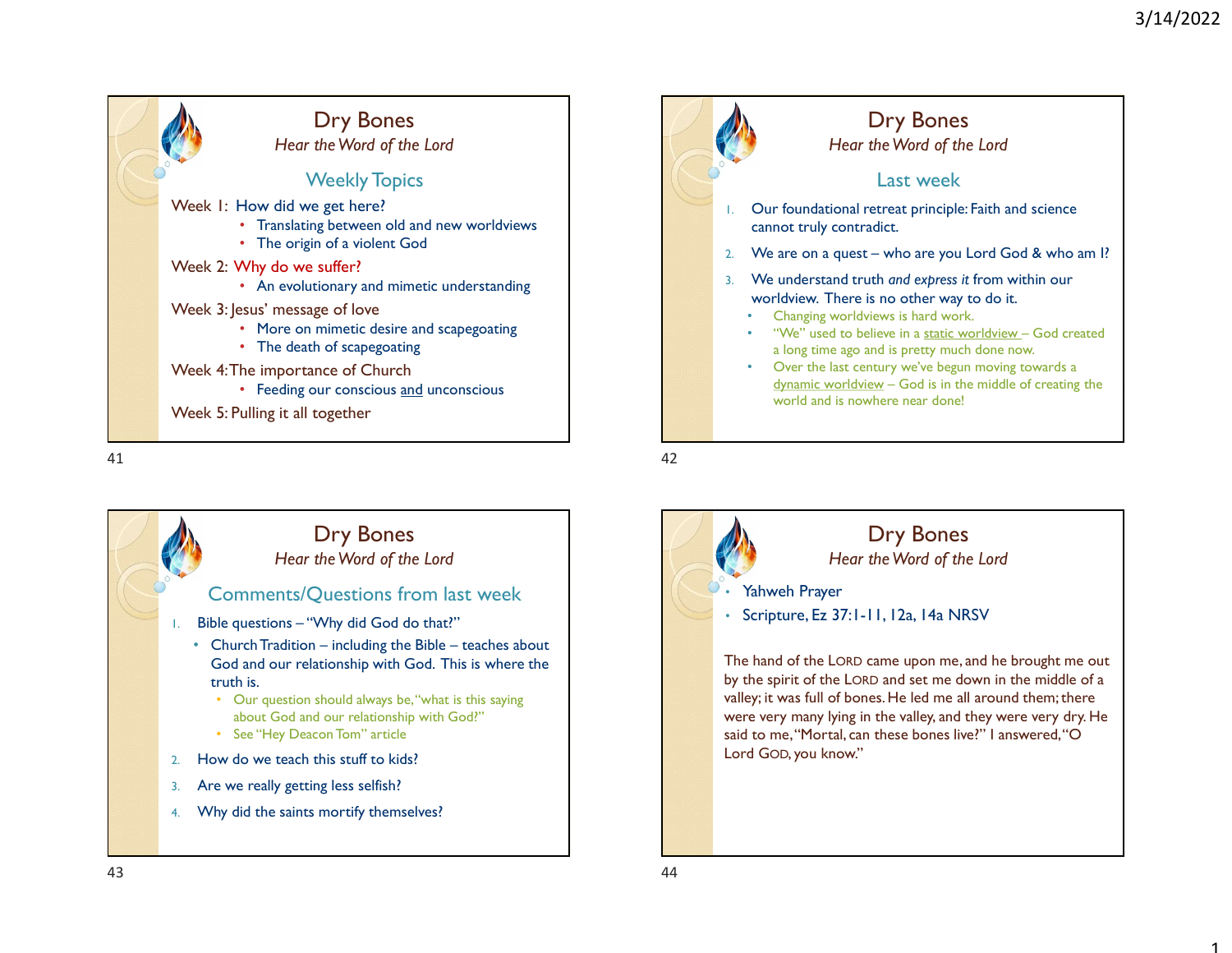#### Dry Bones Hear the Word of the Lord

Then he said to me, "Prophesy to these bones, and say to them: O dry bones, hear the word of the LORD. Thus says the Lord Then he said to me, "Prophesy to these bones, and say to<br>
Then he said to me, "Prophesy to these bones, and say to<br>
them: O dry bones, hear the word of the LORD. Thus says the<br>
lord GOD to these bones: I will cause br and you shall live. I will lay sinews on you, and will cause flesh to come upon you, and cover you with skin, and put breath in the breath in the breath in the said to me, "Prophesy to the breath in the me said to me,"Prophesy to the breath in the said to me,"Prophesy to the breath in the you, and you shall live; and you shall know that I am the LORD."

So I prophesied as I had been commanded; and as I prophesied, suddenly there was a noise, a rattling, and the bones came together, bone to its bone. I looked, and there were sinews on them, and flesh had come upon them, and skin had covered them; but there was no breath in them.





### Dry Bones Hear the Word of the Lord

Then he said to me, "Prophesy to the breath, prophesy, mortal, and say to the breath: Thus says the Lord GOD: Come from the four winds, O breath, and breathe upon these slain, that they may live." I prophesied as he commanded me, and the breath came into them, and they lived, and stood on their feet, a vast multitude.

Then he said to me, "Mortal, these bones are the whole house of Israel. They say, 'Our bones are dried up, and our hope is lost; we are cut off completely.' Therefore prophesy, and say to them, Thus says the Lord GOD: … I will put my spirit within you, and you shall live…"

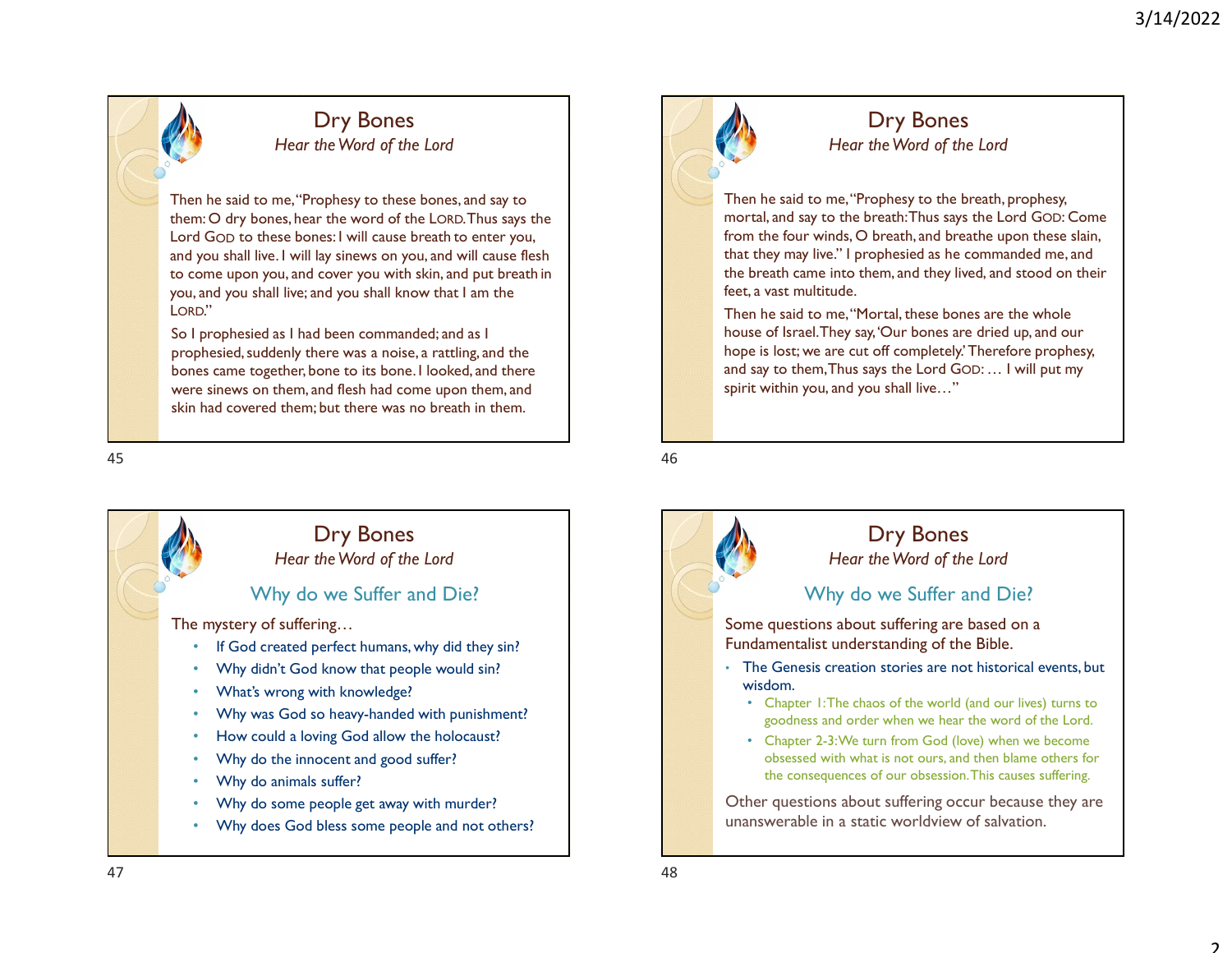# Why do we Suffer and Die? The wisdom of our Christian salvation history as expressed within the static worldview... • God created (past tense) the world and us a long time ago. • Our 'first parents' introduced sin, suffering, and death into the world. • Sin = breaking our relationship with God (and each other). • One person's actions impact the whole community. • The concept of Original Sin emerged in the 3<sup>rd</sup> century and<br> **Example 2018** 600 Contract Art God the Father allows suffering - which implies that God Find The World Control of the Singlet of the Singlet of the Singlet of the Singlet of the Singlet of the Singlet of the Singlet of the Singlet of the Singlet of the Singlet of the Singlet of the Singlet of the Singlet of t Dry Bones Hear the Word of the Lord May do we Suffer and Die?<br>
The wisdom of our Christian salvation history as<br>
expressed within the static world of the Lord<br>
Why do we Suffer and Die?<br>
The wisdom of our Christian salvation history as<br>
expressed within th

was fully formed by the 5<sup>th</sup> century with the writings of St. Augustine. It became dogma at Trent  $(16<sup>th</sup>$  century).

## Dry Bones

Hear the Word of the Lord

### Why do we Suffer?

So how do we express the wisdom of salvation within a dynamic, evolutionary worldview? This theology is still being worked out, but today we'll look at suffering and death from this worldview.

Suffering originates from the chaos within evolution.

- Genetic mutations, death, self preservation, survival of the fittest, environmental disasters (tornados, earthquakes).
- This is not hopeless because Teilhard sees a direction to evolution…

Attraction → Connection → Complexity → Consciousness



## Dry Bones

Hear the Word of the Lord

#### Why do we Suffer and Die?

The wisdom of our Christian salvation history as expressed within the static worldview…

- Jesus lived and died without sinning and was resurrected.
- We share in Jesus' victory over sin and death through our relationship with him, the fruit of which is a moral life.
- works must be in heaven.
- 9/14/2022<br>
 Pry Bones<br>
 Hear the Word of the Lord<br>
 Why do we Suffer and Die?<br>
 The wisdom of our Christian salvation history as<br>
 sexpressed within the <u>static worldview</u>...<br>
 Jesus lived and died without sinning a could stop the suffering if God wanted to.

<sup>3/14/2022</sup><br>• God the Father Word of the Lord<br>• Why do we Suffer and Die?<br>• The wisdom of our Christian salvation history as<br>• expressed within the static worldwire.<br>• Jesus lived and died without sinning and was resurrect This is how most people thought salvation worked the until modern times.



- Original sin.
- 
- frustrated.
	- "Discovering Girard", by Michael Kirwan
	- Excellent philosophy website https://iep.utm.edu/girard/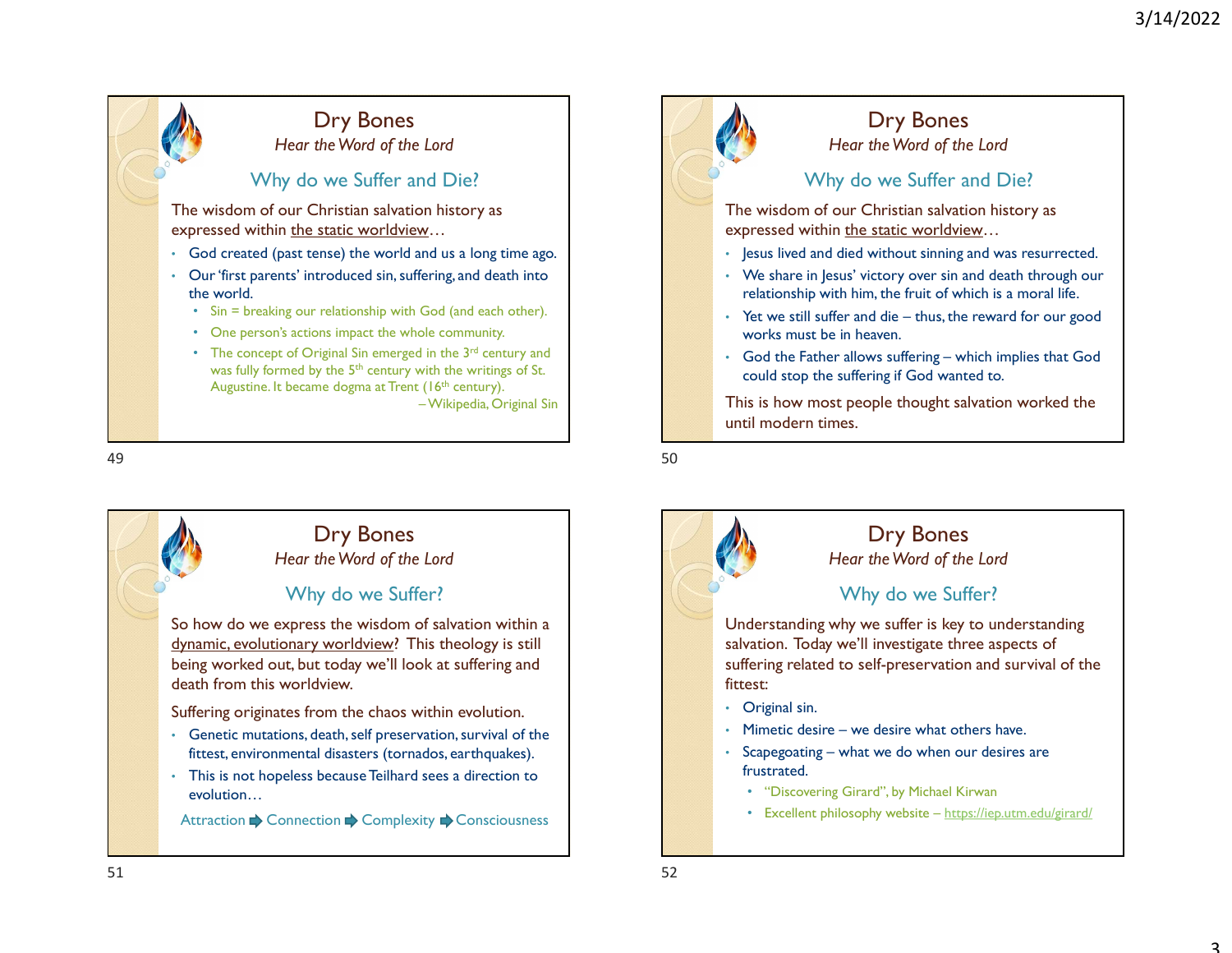





Hear the Word of the Lord

#### Wisdom of the Christian Tradition

Humanity cannot overcome Original Sin individually – only through our connection to God and the Body of Christ. We are connected to Christ through our

- Do you see where the teaching that there is no salvation outside of the Church comes from?
- The idea that we cannot individually overcome Original Sin will become very important over the next two weeks.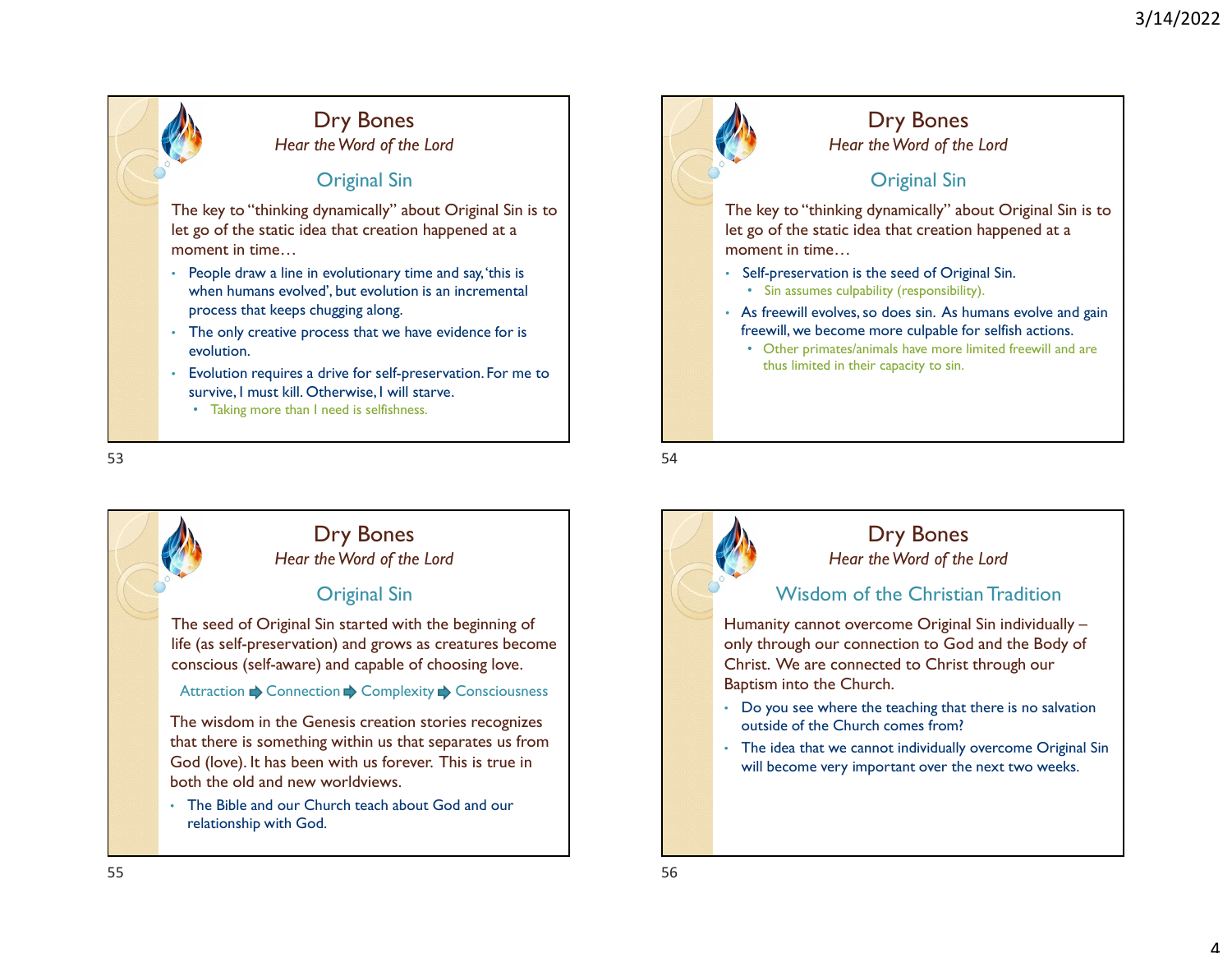



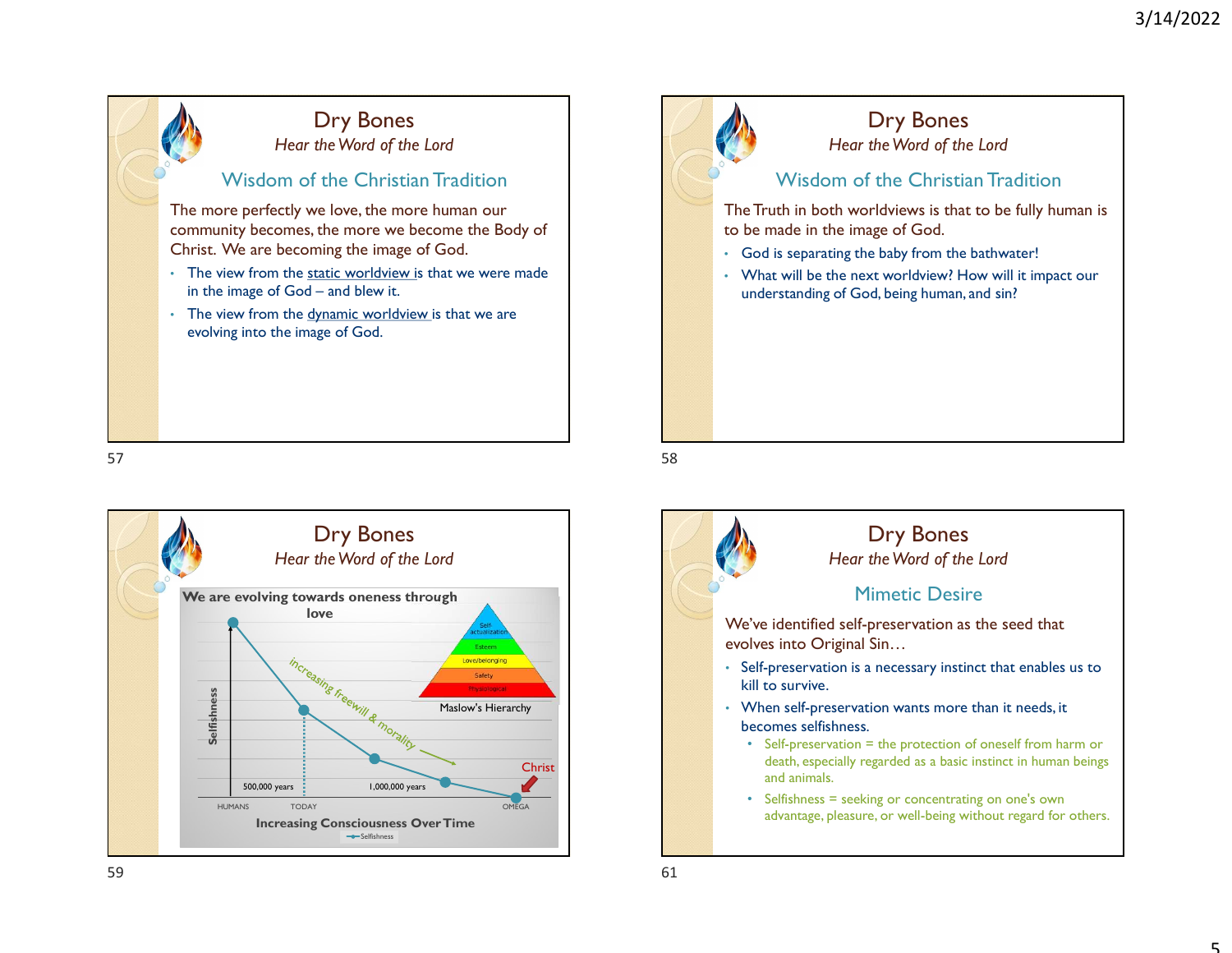





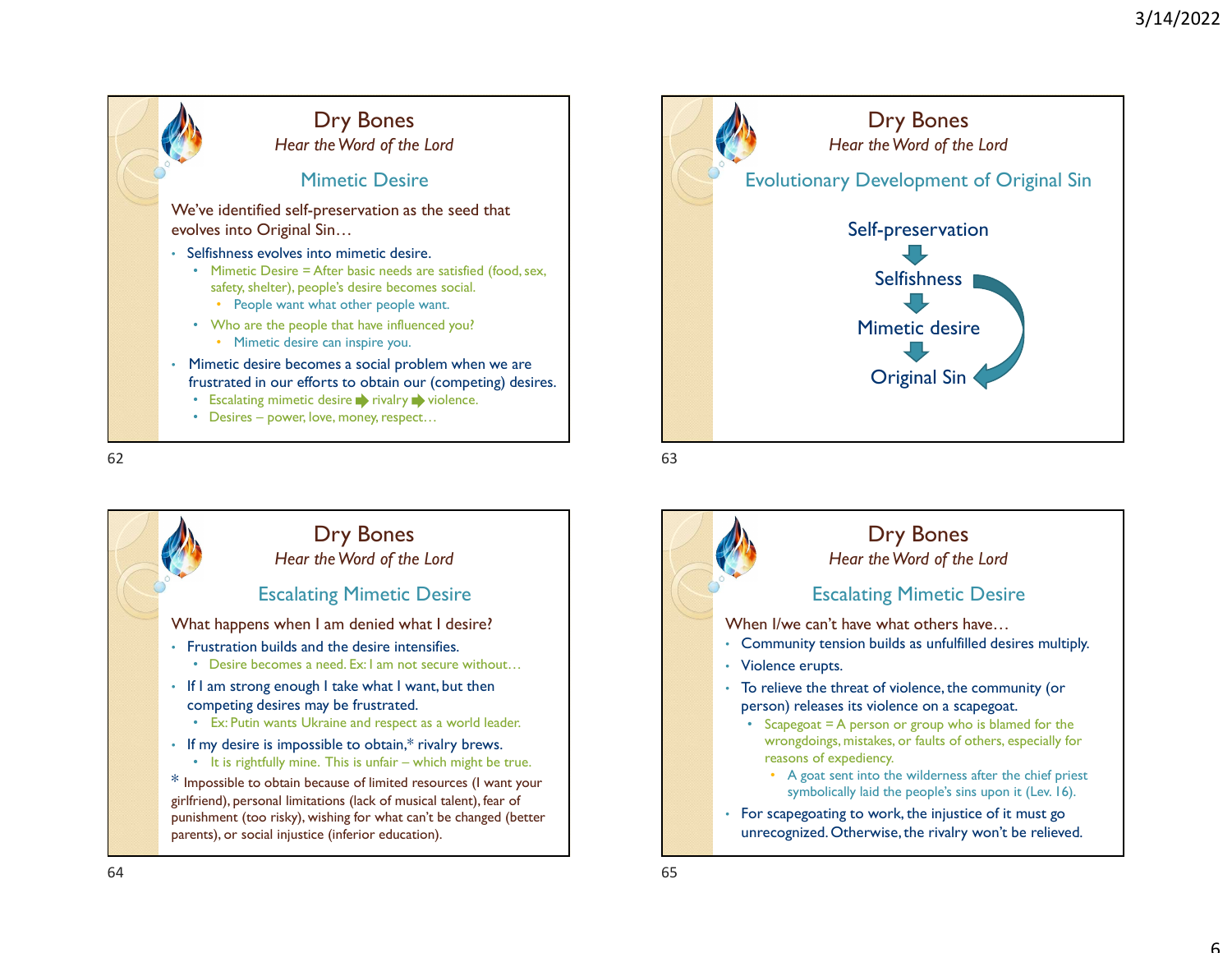





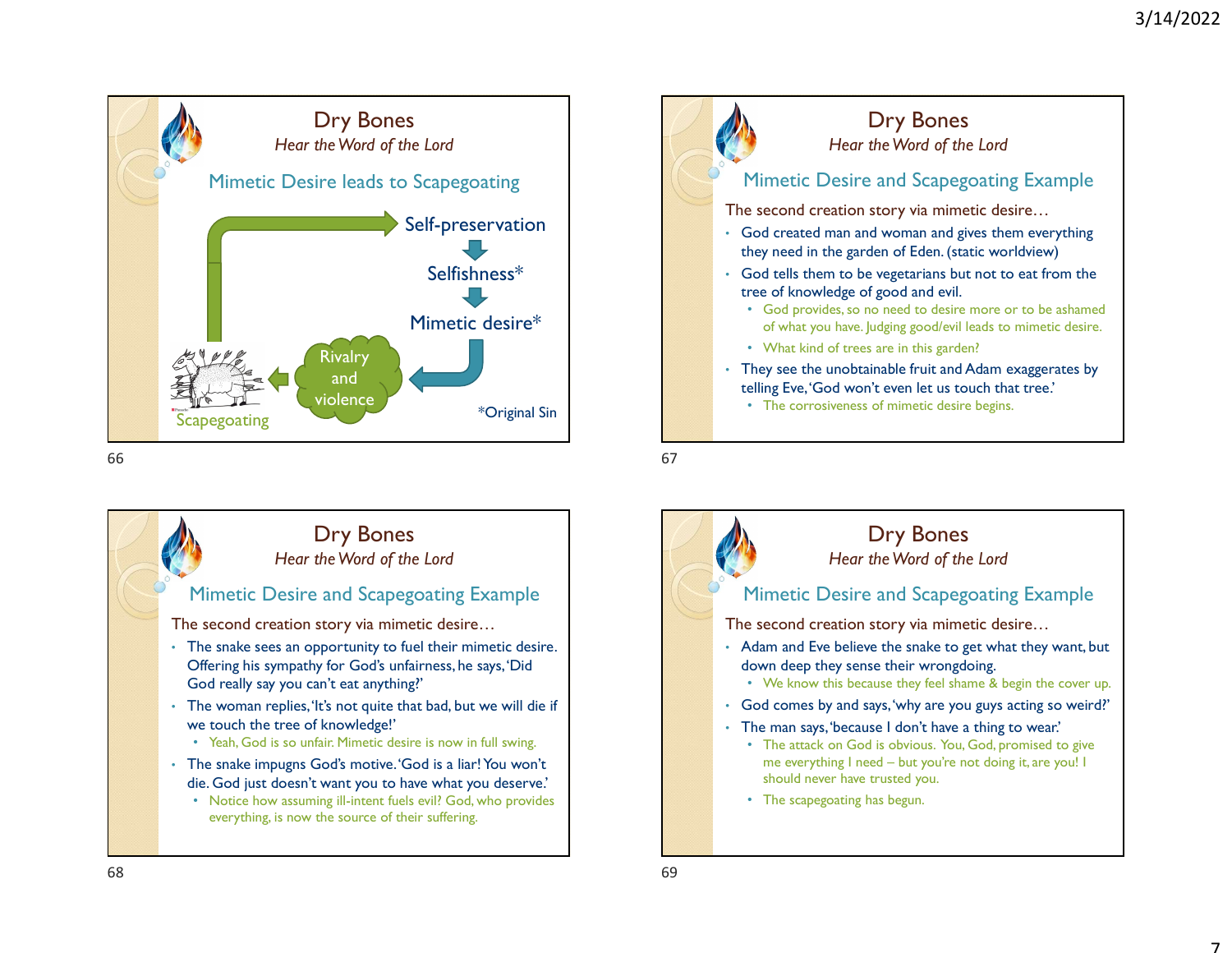

Mimetic Desire and Scapegoating Example The second creation story via mimetic desire… • Creation is (only) the context for this story's wisdom. • The storytellers use a static worldview because that is how they understood the world. • The story's wisdom is that humans have always been susceptible to mimetic desire, and it can be deadly. This is true in both worldviews. • This is not the only way to interpret the wisdom within this story. No wonder it has been told for 3,000 years! Dry Bones Hear the Word of the Lord



## **Summary** However, evolution is not random. Fr. Teilhard tells us that over billions of years, creation has a clear direction… Attraction Connection Complexity Consciousness The more conscious we are, the more freewill we have. The more freewill we have, the more we can love. The more we love, the closer we are to the kingdom of